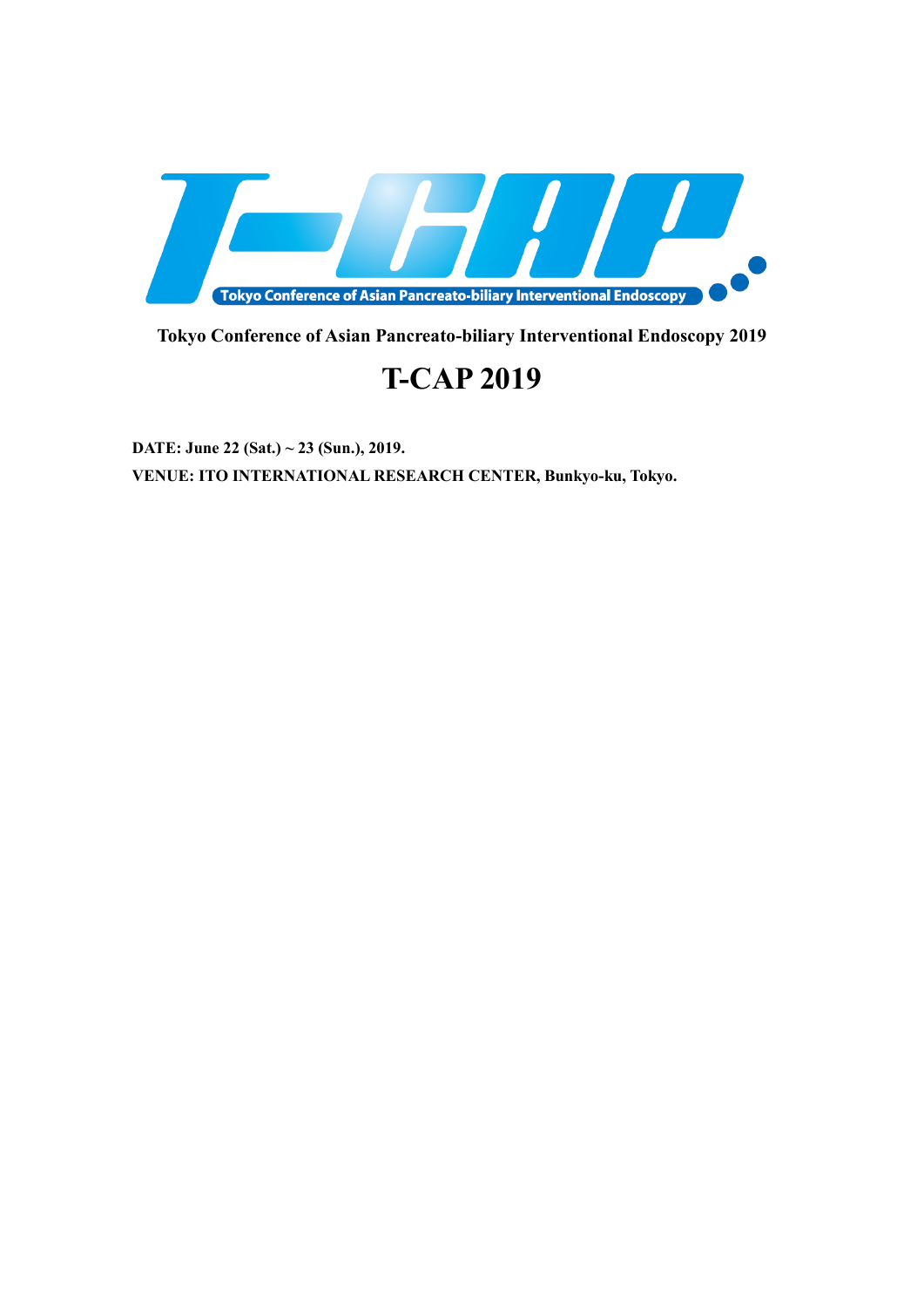### **Meeting agenda of T-CAP 2019**

**June 22, Saturday**

**Opening remarks (9:00-9:10) Hiroyuki Isayama** Hiroyuki Isayama

### **Session 1 (9:10-10:30): "Management of WON ~ Latest information and Remaining issue ~" Moderator:** Hiroyuki Isayama, James Lau

1. Can LAMS Improve the Management of WON (15min+3min)

Peter Draganov 2. When should we perform endoscopic necrosectomy? (15min+3min) Hideyuki Shiomi 3. What is the cause of treatment failure? (15min+3min) Mamoru Takenaka

**Panel discussion** ~What is the next step for the management of WON? ~  $(20\text{min})$ **Discusser:** Ichiro Yasuda, Atsushi Irisawa, Reiko Ashida, Shigeto Ishii, Sandeep Lakhtakia, Anthony Yuen Bun Teoh, Jeffrey Lee

#### **Coffee Break (10:30-10:40)**

#### **Session 2 (10:40-12:00): "Current issue of EUS-BD**

#### **~Indication, trouble-shooting and education~"**

#### **Moderator:** Masayuki Kitano, Jong Ho Moon

1. Is EUS-BD suitable for primary biliary drainage technique? (10min+10min)

Kazuo Hara

2. Techniques and trouble shooting in EUS-BD (10min+10min)

Takeshi Ogura

3. Techniques and Troubleshooting in EUS-BD in Europe (10min+10min)

Manuel Perez-Miranda

4. Hands-on Models for education of EUS-BD (10min+10min)

Thawee Ratanachu-ek

**Discusser:** Toshio Fujisawa, Kei Saito, Takao Itoi, Sang Soo Lee, Anthony Yuen Bun Teoh, Christopher Khor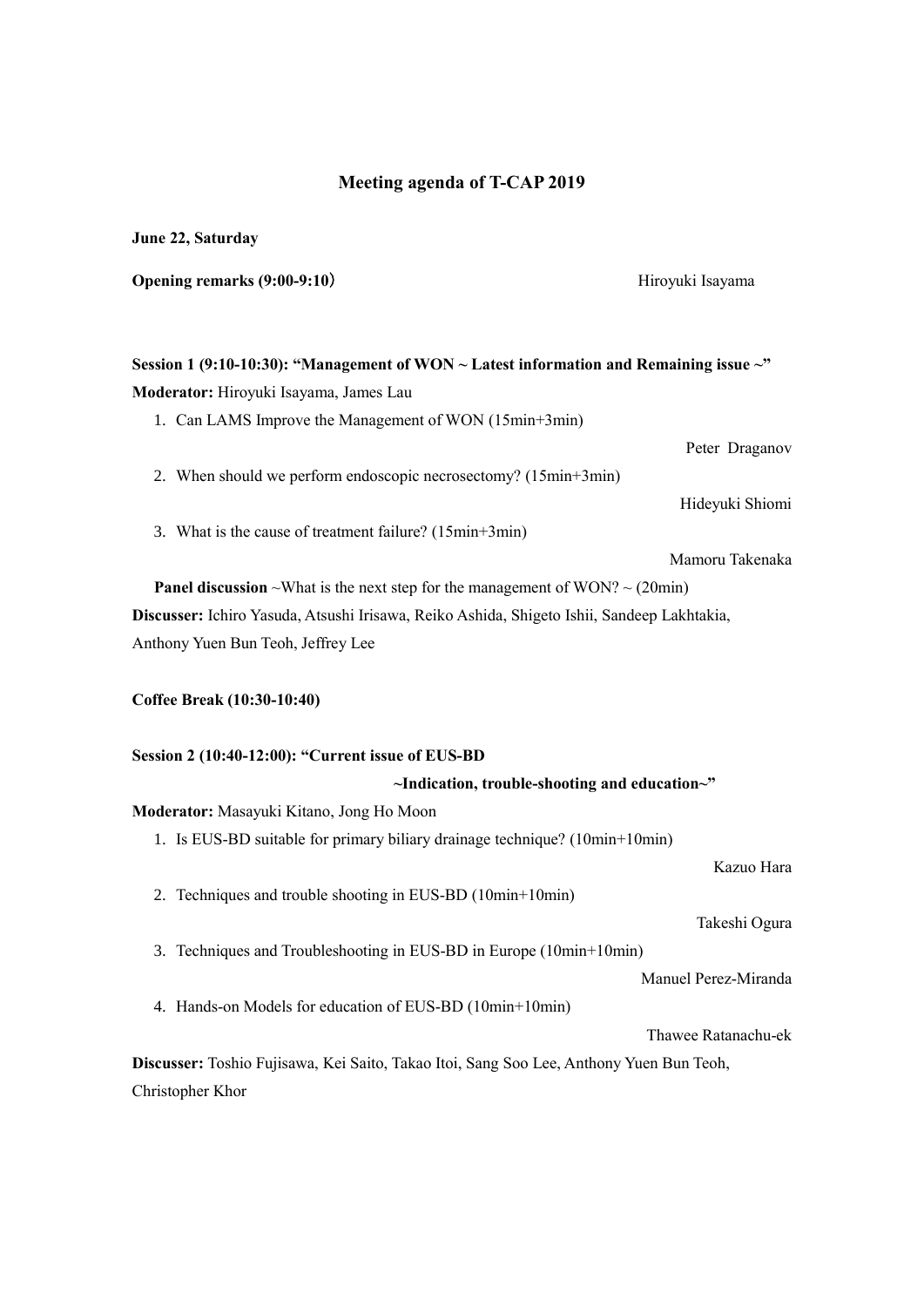## **Moderator:** Yoshinori Igarashi, Akio Katanuma 1. Recent advance in biliary metallic stenting for hilar stricture (20min+5min) Mamoru Takenaka 2. Safe and saved ERCP (20min+5min) Rungsun Rerknimitr **Poster round and visiting time to Exhibition (13:00-13:30) Session 3(13:30-14:45): Boston Scientific supported session "Current status of pre-operative biliary drainage (PBD) in distal biliary stricture cases" Moderator:** Takao Itoi, Astushi Irisawa 1. Current Status of Pre-operative Biliary Drainage (20 min+5min) Jeffrey Lee 2. Covered Metallic stent in PBD (10min+5min) Kei Saito 3. Preoperative Biliary Drainage in the International Consensus Statements for Distal Biliary Stricture (10min+5min) Yousuke Nakai 4. International Randomized Controlled Study of Pre-operative Biliary Drainage in Neoadjuvant Chemotherapy Cases (10min+5min) Dong-Wan Seo **Discusser:** Hirofumi Kogure, Kazuo Hara, Itaru Naitoh, Reiko Ashida, Lawrence Khek-Yu Ho, Thawee Ratanachu-ek, Peter Draganov **Free paper session 1 (14:45-15:45) (Each paper: 6min+3min) Moderator:** Hirofumi Kogure, Dong Wan Seo 1. The values of serial pancreatic juice aspiration cytologic examination (SPACE) in the early detection of pancreatic cancer. Keisuke Kurihara 2. Diagnostic yield of bile cytology under endoscopic transpapillary gallbladder drainage and EUS-FNA for thick-walled gallbladders Nobu Nishioka 3. EUS-RFA in malignant main pancreatic duct IPMN

**ZEON MEDICAL INC. Luncheon Seminar (12:00-13:00)**

Auamduan Chaiyapo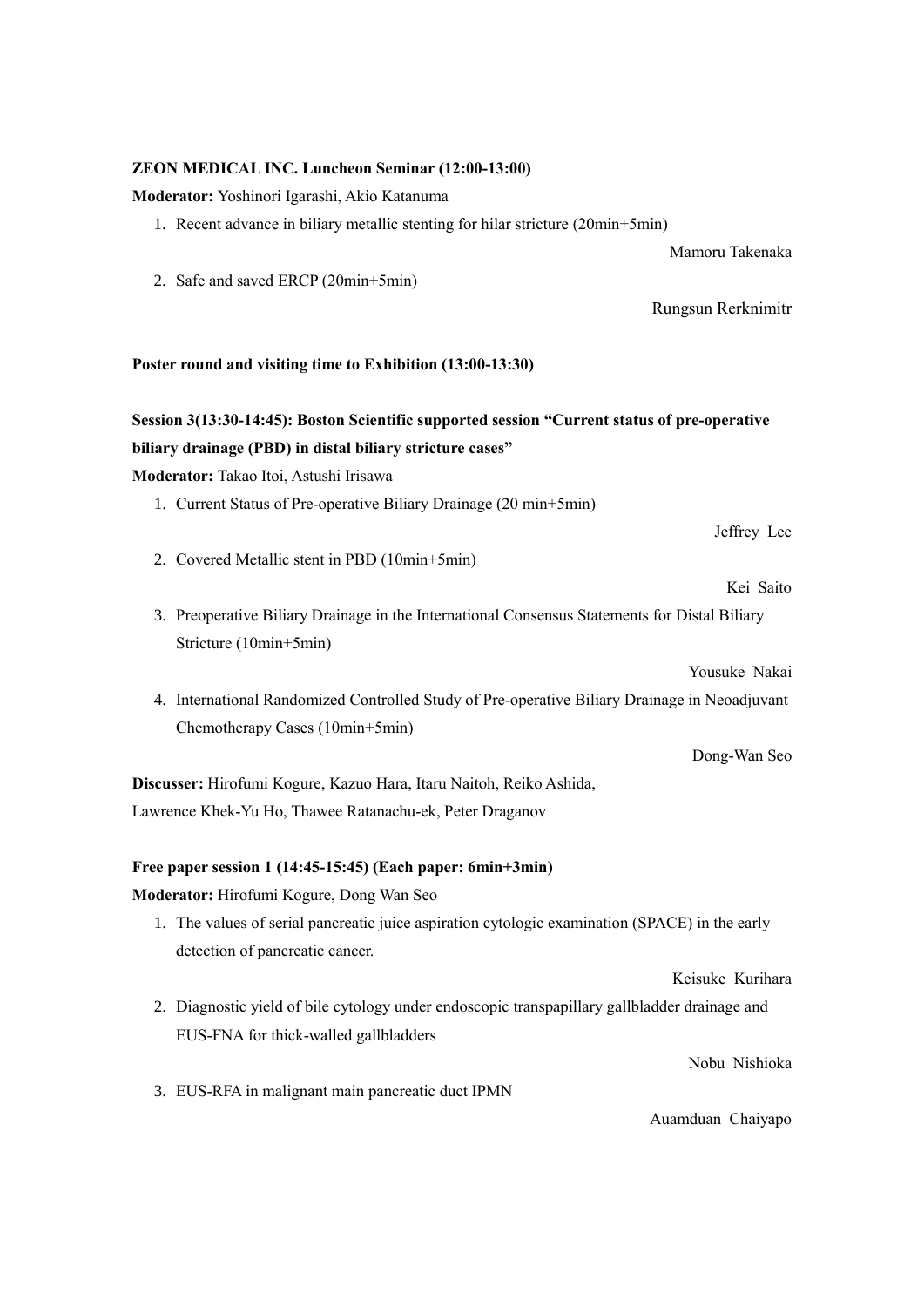| 4. EUS or Enteroscopy Guided drainage in Altered GI Anatomy: An Algorithm based     |  |  |  |
|-------------------------------------------------------------------------------------|--|--|--|
| individualized approach in Obstructive Jaundice                                     |  |  |  |
| Kapil Jamwal                                                                        |  |  |  |
| 5. Inside-stent as a preoperative biliary drainage for perihilar biliary malignancy |  |  |  |
| Naoki Sasahira                                                                      |  |  |  |
| Discusser: Itaru Naitoh, Takayoshi Tsuchiya, Takuji Iwashita, Takeshi Ogura,        |  |  |  |
| Pradermchai Kongkam, Sundeep Lakhtakia, Rungsun Rerknimitr, Jeffrey Lee             |  |  |  |
|                                                                                     |  |  |  |
| Coffee break (15:45-16:00)                                                          |  |  |  |
|                                                                                     |  |  |  |
| Session 4 (16:00-17: 30): Technical session "How to perform EUS-PD?"                |  |  |  |
| Moderator: Ichiro Yasuda, Thawee Ratanachuek                                        |  |  |  |
| 1. Indications for EUS-guided Pancreatic Drainage (10min+10min)                     |  |  |  |
| Christopher Khor                                                                    |  |  |  |
| 2. Techniques and trouble Shooting of EUS-PD in Japan (10min+10min)                 |  |  |  |
| Masayuki Kitano                                                                     |  |  |  |
| 3. Techniques and Troubleshooting in EUS-PD in Europe (10min+10min)                 |  |  |  |
| Manuel Perez-Miranda                                                                |  |  |  |
| 4. EUS-guided pancreatic antegrade techniques (10min+10min)                         |  |  |  |
| Shigeto Ishii                                                                       |  |  |  |
| Discusser: Yosuke Nakai, Hideyuki Shiomi, Akio Katanuma, Takeshi Ogura,             |  |  |  |
| Pradermchai Kongkam, James Lau, Dong Wan Seo, Anthony Teoh                          |  |  |  |
|                                                                                     |  |  |  |
| Nit-S Satellite symposium (TaeWoong & Century Medical, Inc. (CMI)) (17:30-18:30)    |  |  |  |
| Moderator: Kazuo Inui, Sandeep Lakhtakia                                            |  |  |  |
| 1. Current status of metallic stenting of distal biliary malignancies (20min+5min)  |  |  |  |

Hiroyuki Isayama

2. Recent Advance in Biliary Endoscopy (20min+5min)

Jong Ho Moon

**Gala Dinner (18:30-)**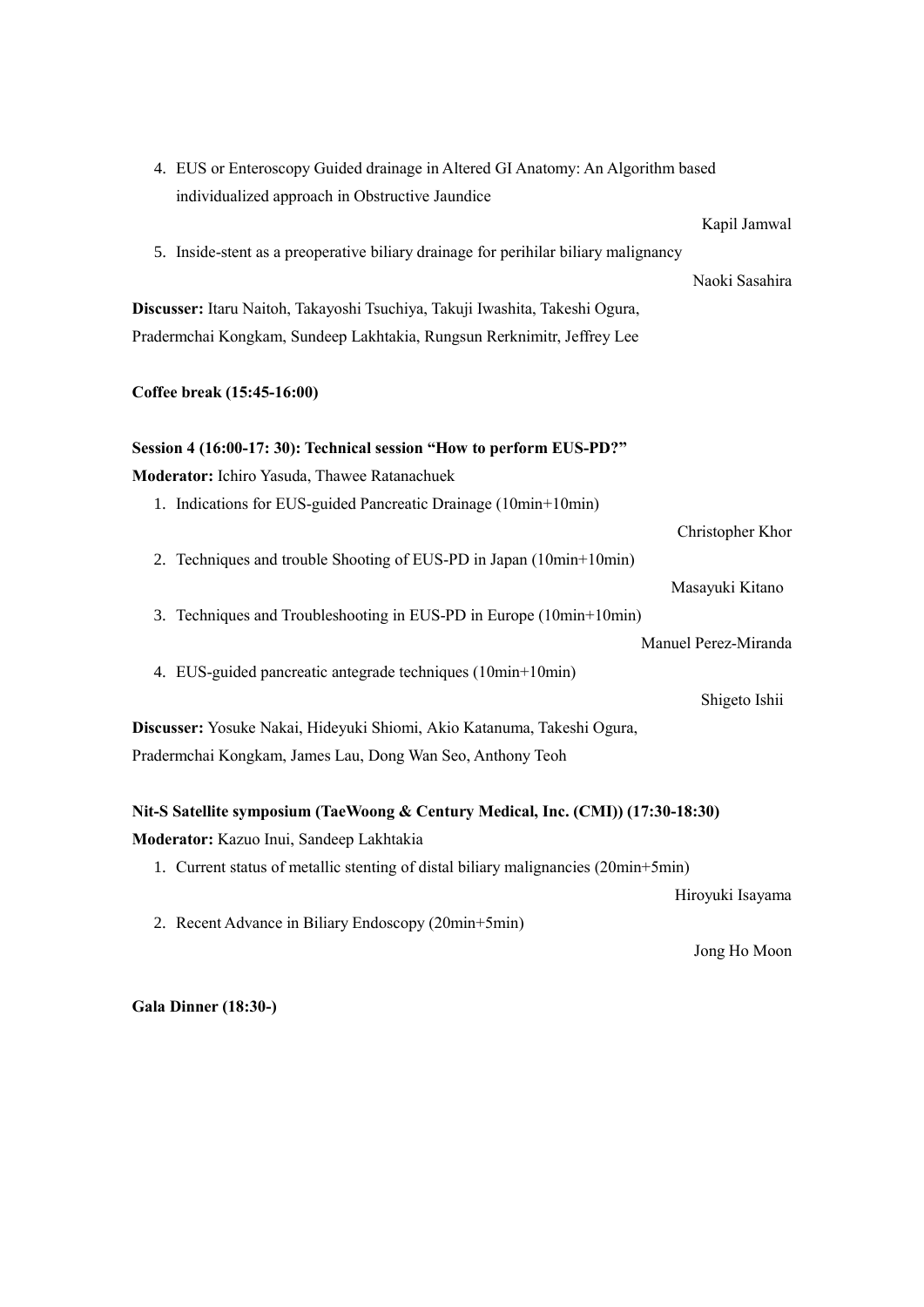#### **June 23, Sunday**

#### **COOK JAPAN Incorporated Morning seminar (9:00-10:00)**

**Moderator:** Naotaka Fujita, Hsiu-Po Wang

1. EUS beyond tissue acquisition (20min+5min)

Peter Draganov

**2.** Interventional EUS in patients with surgically altered anatomy (20min+5min)

Hideyuki Shiomi

#### **Coffee Break (10:00-10:15)**

### **Session 5(10:15-11:45): "AEG collaboration session: Recent Advance in Interventional EUS"**

**Moderator:** Mitsuhiro Kida, Kenjiro Yasuda, Lawrence Khek-Yu Ho

1. What information can we get by EUS-FNA for pancreatic cystic lesions? (12min+3min)

Lawrence Khek-Yu Ho

- 2. EUS-guided ablation therapy for pancreatic tumors (Cystic and solid tumor) (12min+3min) Sundeep Lakhtakia
- 3. Future Development of EUS guided High-Intensity Focused Ultrasound (EUS-HIFU) (12min+3min)

Reiko Ashida

4. Dedicated plastic stent for interventional EUS (12min+3min)

Takayoshi Tsuchiya

5. EUS-guided antegrade stone management in patients with surgically altered anatomy (12min+3min)

Takuji Iwashita

Anthony Yuen Bun Teoh

#### **Special Lecture (11:45-12:30)**

**Moderator:** Shomei Ryozawa, James Lau

1. EUS-guided gallbladder drainage for acute cholecystitis (15min+5min)

Sang Soo Lee

2. Endoscopic robotic surgery (15min+5min)

6. EUS-guided gastroenterostomy (12min+3min)

Lawrence Khek-Yu Ho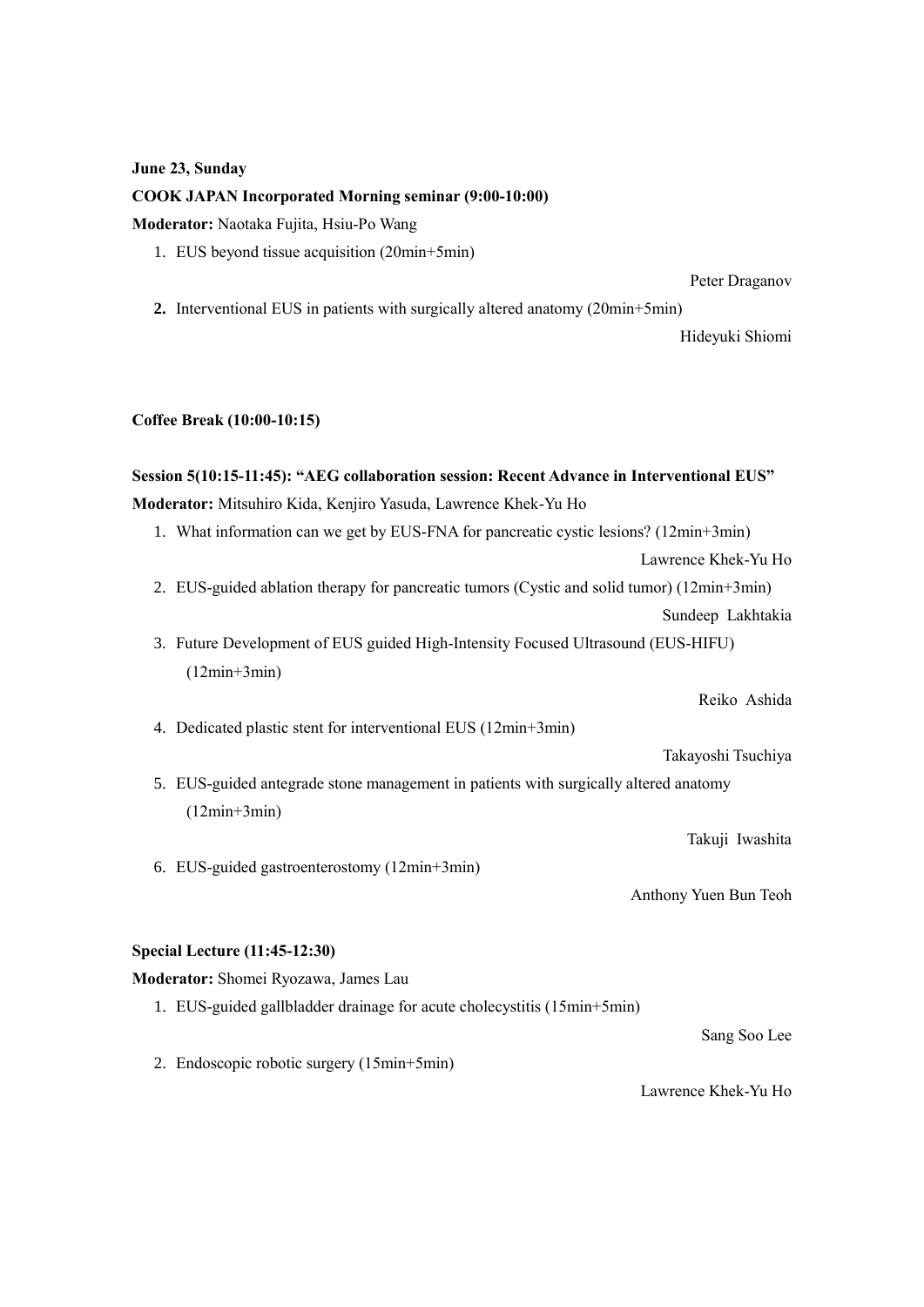#### **FUJIFILM Corporation Luncheon seminar (12:30-13:30)**

**Moderator:** Hiroyuki Isayama, Rungsun Rerknimitr

1. Endoscopic management of benign biliary stricture (20min+5min)

Hirofumi Kogure

2. Recent Advance in Interventional EUS (20min+5min)

#### Thawee Ratanachu-ek

#### **Poster round and visiting time to Exhibition (13:30-14:00)**

#### **Free paper session 2(14:00-15:00) (Each paper: 6min+3min)**

**Moderator:** Kazuo Hara, Takayoshi Tsuchiya, Christopher Khor

1. Linear EUS training by using systematic screening protocol for the pancreatobiliary system

Shunsuke Oomoto

2. Usefulness of preoperative endoscopic ultrasound-guided fine needle aspiration for distal pancreatic cancer

Tae Jun Song

3. A short length stent with an anti-migration design is useful for the treatment of high-level biliary anastomotic stricture after a biliary operation

Sung Ill Jang

4. Non-surgical treatment for pancreatolithiasis with pseudocyst

Satoshi Yamamoto

5. Endoscopic Ultrasonography-Guided Gallbladder Drainage as a Treatment for Acute Cholecystitis after Metal Stent Placement in Malignant Biliary Strictures

Tae Hyeon Kim

Discusser: Toshio Fujisawa, Masayuki Kitano, Shigeto Ishii, Kei Saito, Sang Soo Lee, Pradermchai Kongkum,

#### **Session 6(15:00-17:00): "Current and future management of malignant Hilar stricture"**

**Moderator:** Hiroyuki Isayama, James Lau

1. Inside stent for hilar stricture (10min+10min) Hirofumi Kogure 2. Slim Covered SEMS for hilar stricture(10min+10min) Toshio Fujisawa 3. Comparison of stent-in-stent and side-by-side (10min+10min)

Itaru Naitoh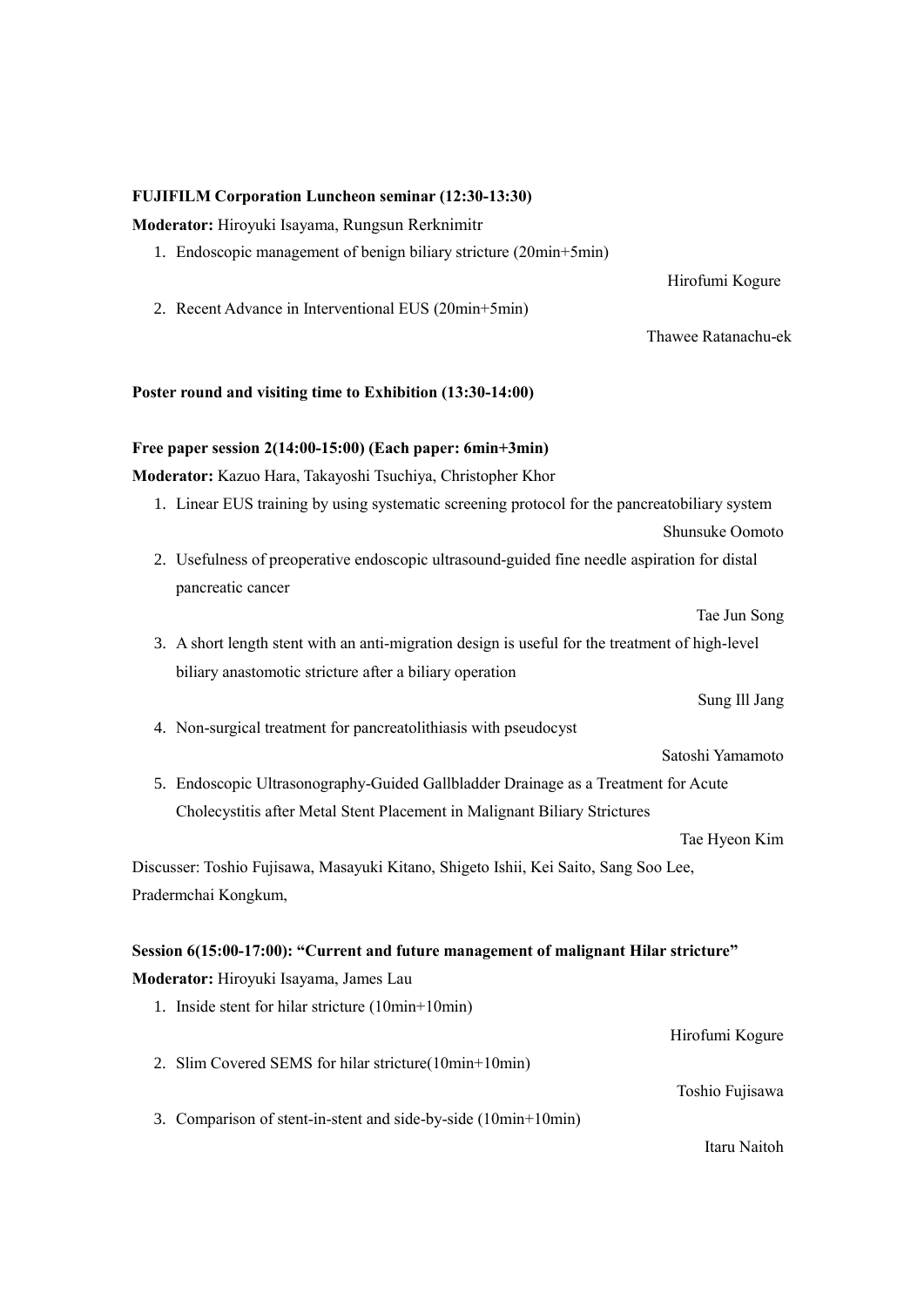4. EUS-BD for malignant hilar obstruction (10min+10min)

Sang Soo Lee

5. Abstract combination of ERCP and EUS-BD for malignant hilar biliary obstruction (10min+10min)

Pradermchai Kongkam

6. Proposal of Evaluation Items of Hilar Stenting (10min+10min)

Yousuke Nakai

**Discusser:** Takuji Iwashita, Takeshi Ogura, Shomei Ryozawa, Dong Wan Seo, Peter Draganov, Jeffrey Lee

**Awarded Ceremony (17:00-17:15)**

Takao Itoi & Thawee Ratanachu-ek **Best Free Paper Presenter (**Selected by Masayuki Kitano & Dong Wan Seo)**, Best Poster Presenter (**Selected by Shomei Ryozawa & Jams Lau**), Best Discusser** (Selected by Atsushi Irisawa & Jong Ho Moon)

**Closing remarks (17:15-17:30)**

Takao Itoi & Thawee Ratanachu-ek

**Hitachi Medical Company Sponcered Session "Taiwan-Japan Young Endoscopist Meeting"** (17:30-19:00 at Room Gallery 1; Invited Doctors Only) Moderator: Yu-Ting Kuo, Tsuyoshi Hamada